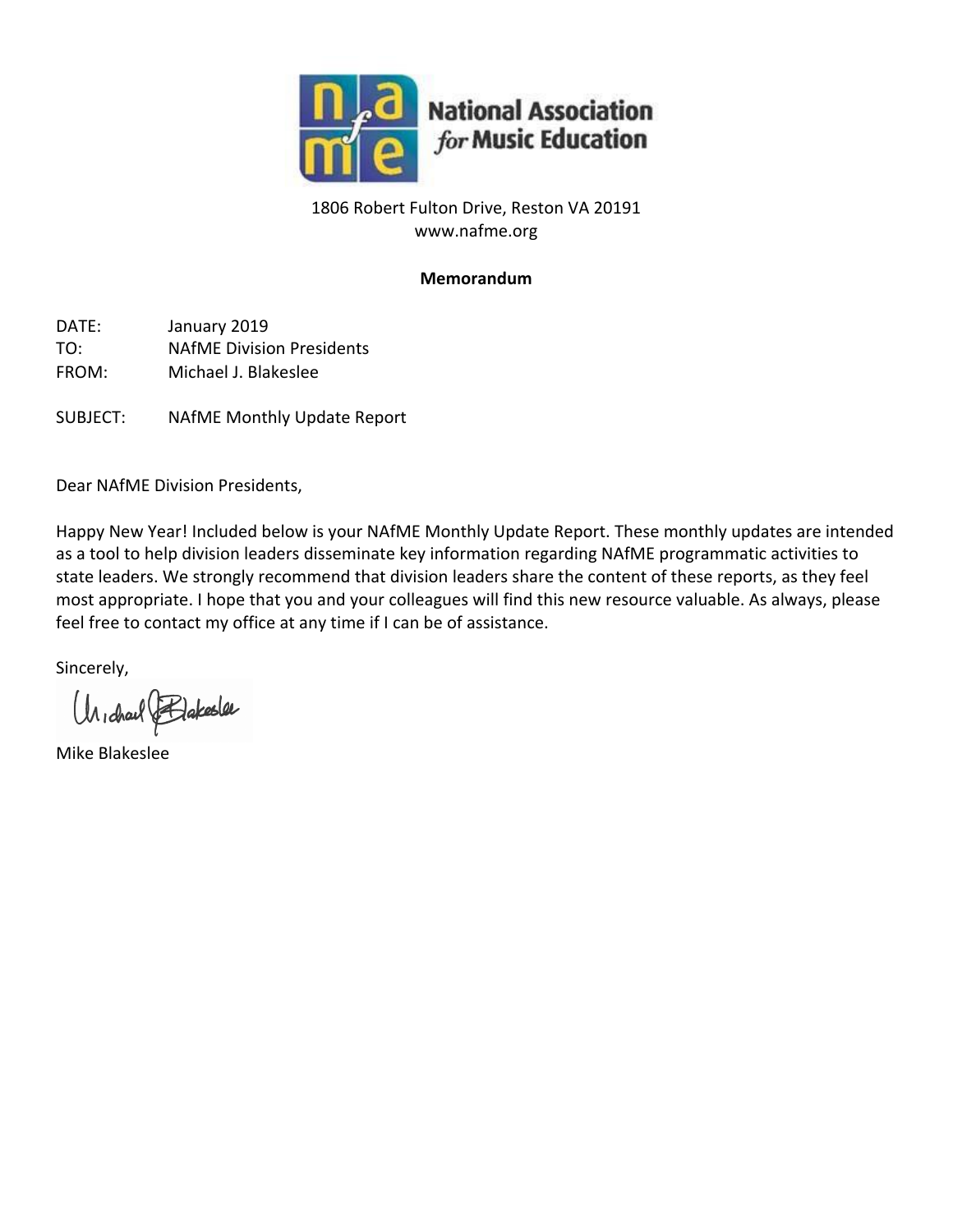#### **Awards, Honors, and Recognitions**

• **2019 Student Composers Competition:** Applications are now open. Information is available here.

#### **Advocacy and Public Policy**

- Music Education Policy Roundtable Annual Teleconference: The Music Education Policy Roundtable recently held its annual virtual meeting to discuss 2019 legislative priorities. The coalition is currently comprised of 40 member groups.
- State Standards Updates: California adopted its new set of VAPA (Visual and Performing Arts) standards, based on the 2014 National Core Arts Standards. President-elect for CMEA, Armalyn De La O, chaired the music standards committee. Missouri closes its public comment period for its draft set of standards on January 31. So far, the State Board of Education has been very positive, and the standards were showcased in a pre-conference session for the  $81<sup>st</sup>$  annual MMEA conference.

#### **Events**

- 2019 All-National Honor Ensembles: During its January meeting, the National Executive Board confirmed the addition of a modern band ensemble component for inclusion in the 2019 All-National Honor Ensemble event. Information about this year's All-National Honor Ensembles is available here (applications opened Feb. 1). We are currently exploring options to include a student theme park experience to accompany the 2019 event. Pages for state MEAs listing their All-State requirements are now being added to the ANHE website, per the NEB's request. These new pages can be seen on the ANHE website under the 2019 ANHE Program section and linked to the MEA section under the 2019 Audition Requirements.
- **2019 In Service Conference:** The 2019 In Service Conference Call for Proposals is live and closes on Feb. 10. The Professional Development Committee has created a theme for the 2019 Conference - Amplify the Future of Music: Opening Doors for All Students. The areas of focus for the 2019 Conference have also been identified (see below). Members who submit a session proposal will be asked to connect with one of these areas of focus.
	- o Amplify: Creativity
	- o Amplify: Student Engagement
	- $\circ$  Amplify: Instruction
	- o Amplify: Access
	- o Amplify: Community

In addition to the areas of focus, the conference will once again feature a "poster session," titled the Amplify: Inspiration Showcase. Members can submit specifically for the "poster session," and/or have their session considered for one of the themed areas of focus as well as the poster session. Submissions will be due on Friday, February 10. Decisions will be made on sessions by the first week of March.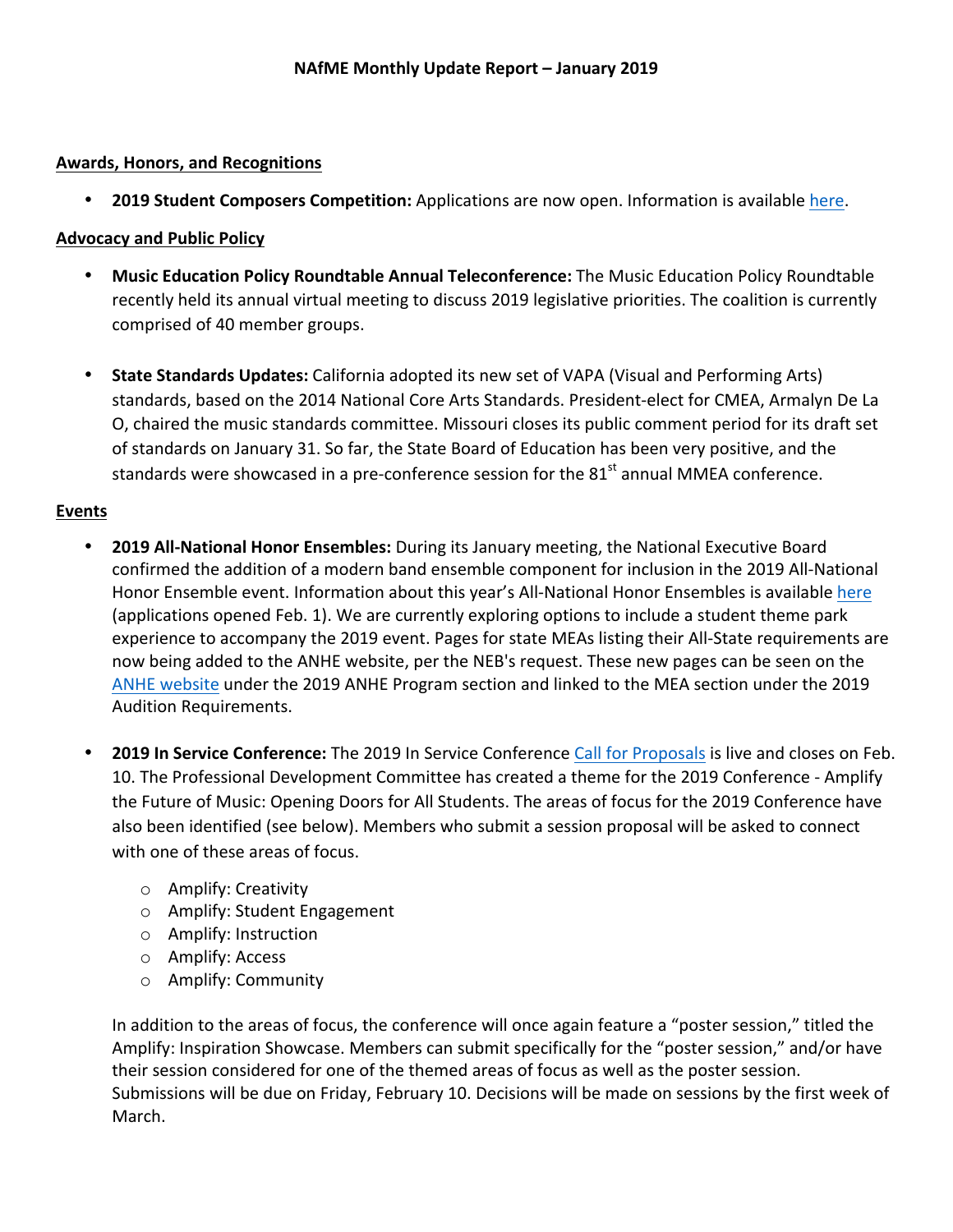- 2019 National Assembly Update: Dates for the National Assembly, scheduled to take place at the Washington Hilton, 1919 Connecticut Ave. NW, Washington, DC 20009, are as follows:
	- $\circ$  Sunday, June 16 Orientation for new NEB Observers (Karen Salvador, Sonja Williams, Renee Shane-Boyd) & National Officers (Kathy Sanz, Mackie Spradley, Denese Odegaard) & staff; other board members welcome
	- o Monday Tuesday, June 17-18
		- NEB Meeting and optional dinners on Monday and Tuesday evening
		- State Executives Check in (Monday) and Meeting (Tuesday)
		- Collegiate Check in (Monday) and meeting (Tuesday)
	- $\circ$  Wednesday, June 19 Hill Day & evening celebration
	- $\circ$  Thursday Friday, June 20-21 National Assembly (ends at 4pm on Friday) *\*please note this is a year in which candidates are presented to the Assembly*
- Texas Music Educators Conference: NAfME President-elect Mackie Spradley will present at the upcoming TMEA conference in February on "ESSA and Federal Funding."

## **Governance**

- Call for Nominees NAfME National President (2022-2024): A call for 2022-2024 National President nominees has been posted in the Amplify communities of the National Executive Board plus Observers, State Executives, State Presidents, State Division leaders, and Societies and Councils. The information has also been shared via NAfME's eNews and other communication channels. Nominating committee members have been selected and were approved during the January NEB meeting.
- NAfME Dues Update: As voted on during the January 2018 National Executive Board meeting, a NAfME dues increase of \$2.00 will go into effect on July 1, 2019, consistent with the consumer price index (CPI). As NAfME enters the second year of its current fiscal cycle, the NEB, by policy, has the authority to raise dues by an additional \$1.00, but, per its January 2019 meeting, has reached the decision not to do so.
- **NAfME HQ Sale Update:** We have closed the deal on the HQ building. NAfME will move into its newly leased third floor space (in the same building) in early March.
- **Unconscious Bias Evaluation:** During the January National Executive Board meeting, the NEB reaffirmed its commitment to have "Cook Ross be hired to consult and do an evaluation of the association related to unconscious bias and that the evaluation be completed at the earliest date available on their calendar." NAfME's Executive Director is corresponding with Cook Ross to schedule this work as soon as possible.

## **Grants**

**NAfME's Teaching with Primary Sources Library of Congress Grant Update:** NAfME will be invited to respond to a Request for Proposal in February from the Library of Congress to extend its Teaching with Primary Sources grant for an additional 2 years. The next 2 years will include an extension to help the Library's music archivists identify music in the Library's collection, written by female, Latino, and African-American composers, that can be prioritized for digitization for use in school music programs. The archivists, along with teacher-in-residence, Carolyn Bennett, who attended the November 2018